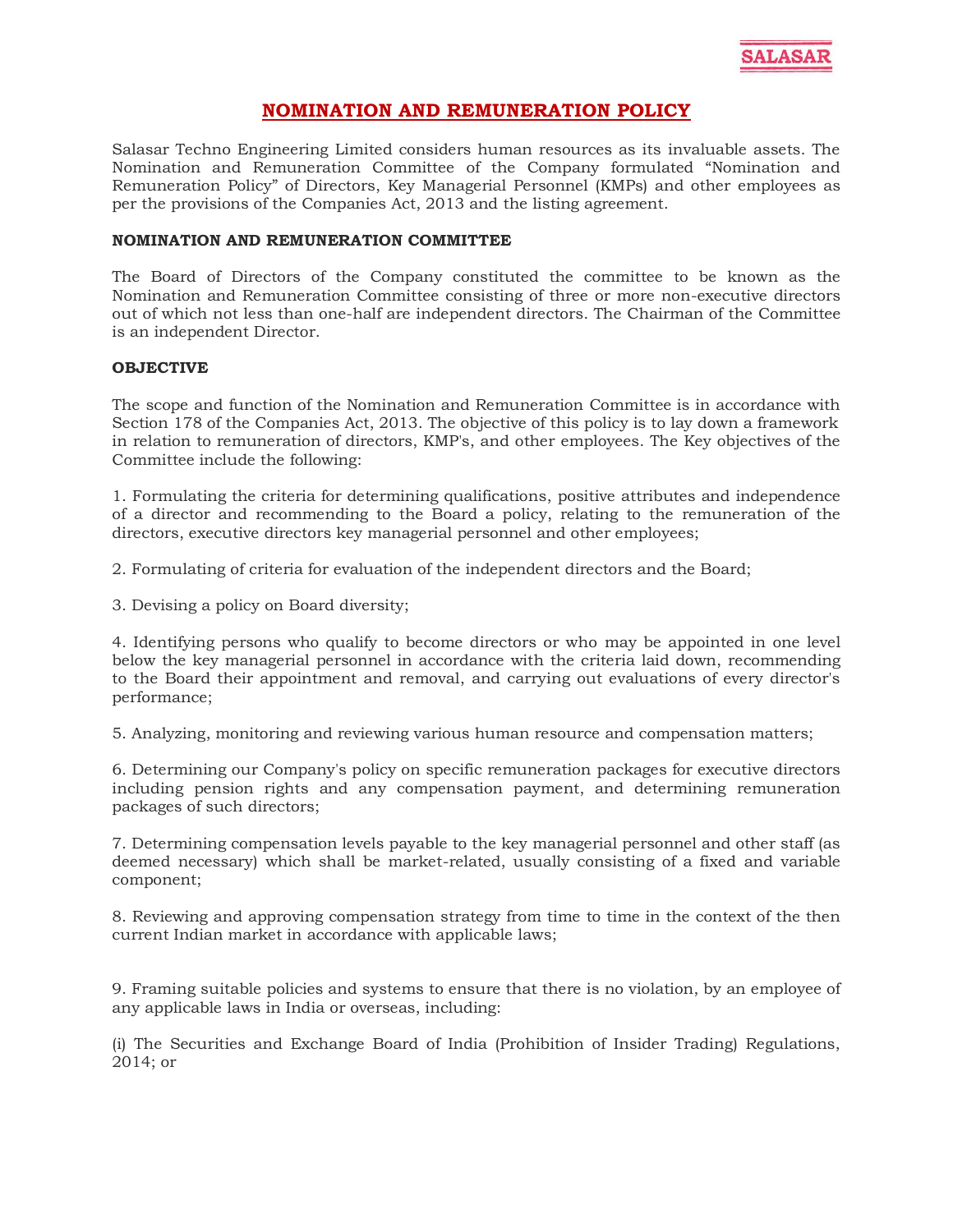

(ii) The Securities and Exchange Board of India (Prohibition of Fraudulent and Unfair Trade Practices relating to the Securities Market) Regulations, 2003.

10. Performing such other activities as may be delegated by the Board of Directors and/or are statutorily prescribed under any law to be attended to by the Nomination and Remuneration Committee.

#### **DEFINITIONS**

**"Act"** means the Companies Act, 2013 and Rules framed thereunder, as amended from time to time.

**"Board"** means Board of Directors of the Company.

**"Directors"** mean Directors of the Company.

#### **"Key Managerial Personnel"** means

i. Chief Executive Officer or the Managing Director or the Manager;

- ii. Whole-time director;
- iii. Chief Financial Officer;
- iv. Company Secretary; and
- v. such other officer as may be prescribed.

**"Senior Management"** means Senior Management means personnel of the company who are members of its core management team excluding the Board of Directors including Functional Heads.

#### **POLICY FOR APPOINTMENT AND REMOVAL OF DIRECTORS, KMP'S AND SENIOR MANAGEMENT**

#### **1. General**

a) Committee shall identify and ascertain the integrity, qualification, expertise and experience of the person for appointment as Director, KMP or at Senior Management level and recommend to the Board his /her appointment.

b) A person should possess adequate qualification, expertise and experience for the position he / she is considered for appointment. The Committee has discretion to decide whether qualification, expertise and experience possessed by a person is sufficient / satisfactory for the concerned position.

c) The Company shall not appoint or continue the employment of any person as Whole-time Director who has attained the age of seventy years. Provided that the term of the person holding this position may be extended beyond the age of seventy years with the approval of shareholders by passing a special resolution based on the explanatory statement annexed to the notice for such motion indicating the justification for extension of appointment beyond seventy years.

d) A whole-time KMP of the Company shall not hold office in more than one company except in its subsidiary company at the same time. However, a whole-time KMP can be appointed as a Director in any company, with the permission of the Board of Director of Salasar Techno Engineering Limited.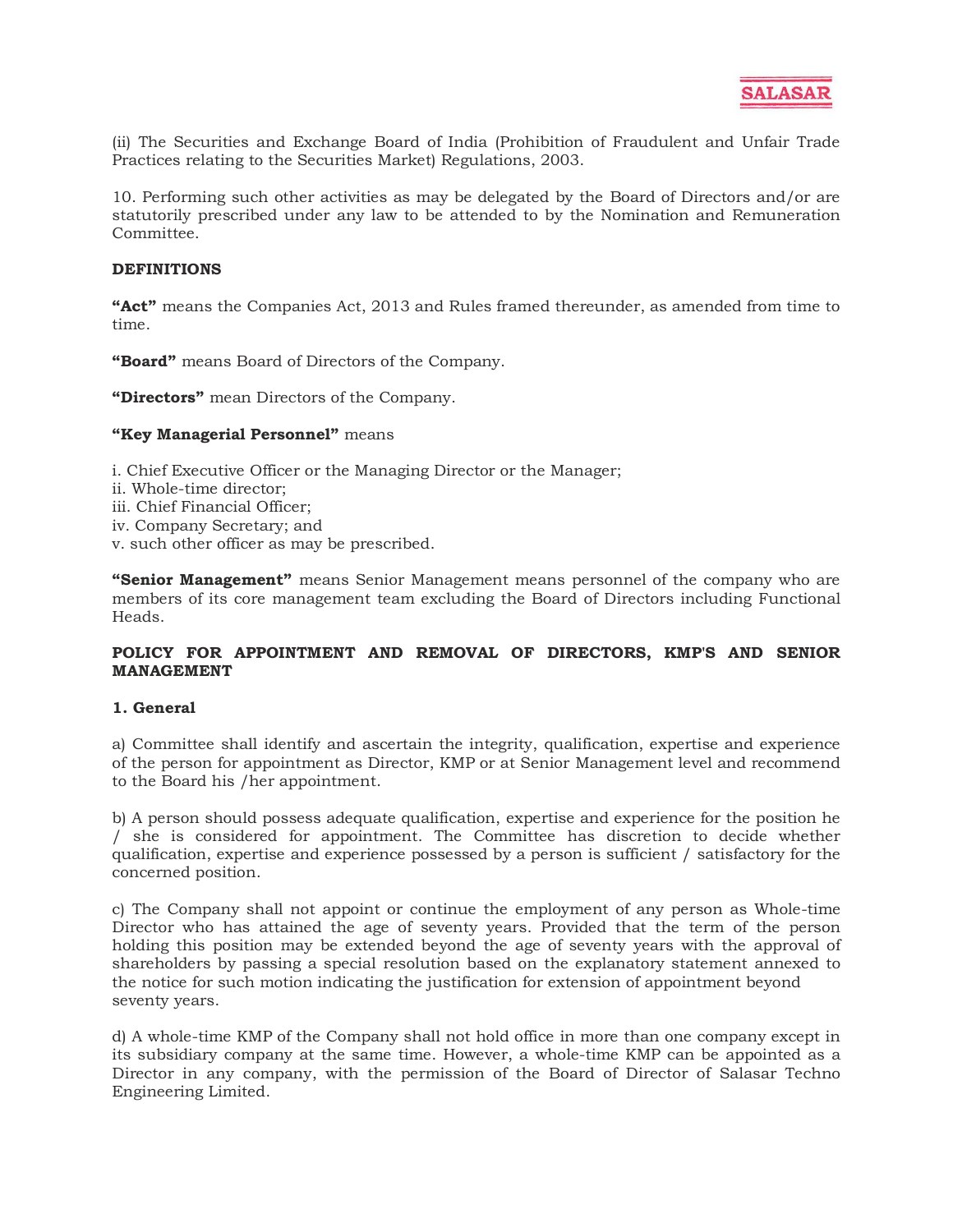

### **2. TERM / TENURE**

#### **a) Managing Director/Whole-time Director:**

The Company shall appoint or re-appoint any person as its Managing Director or Whole-time Director for a term not exceeding five years at a time. No reappointment shall be made earlier than one year before the expiry of term.

#### **b) Independent Director:**

- An Independent Director shall hold office for a term up to five consecutive years on the Board of the Company and will be eligible for re-appointment on passing of a special resolution by the Company and disclosure of such appointment in the Board's Report.

- No Independent Director shall hold office for more than two consecutive terms of upto maximum of 5 years each, but such Independent Director shall be eligible for appointment after expiry of three years of ceasing to become an Independent Director. Provided that an Independent Director shall not, during the said period of three years, be appointed in or be associated with the Company in any other capacity, either directly or indirectly.

- At the time of appointment of Independent Director it should be ensured that number of Boards on which such Independent Director serves is restricted to seven listed companies as an Independent Director and three listed companies as an Independent Director in case such person is serving as a Whole-time Director of a Listed company or such other number as may be prescribed under the Act.

#### **3. Evaluation of performance**

The Committee will make recommendations to the Board on appropriate performance criteria for the Directors. Also it will formulate the criteria and framework for evaluation of performance of every director on the Board of the Company, Senior Management Personnel at regular intervals (yearly).

#### **4. Removal**

Due to reasons for any disqualification mentioned in the Act or under any other applicable Act, rules and regulations there under, the Committee may recommend, to the Board with reasons recorded in writing, removal of a Director, KMP or Senior Management Personnel subject to the provisions and compliance of the said Act, rules and regulations.

#### **5. Retirement**

The Director, KMP and Senior Management Personnel shall retire as per the applicable provisions of the Act and the prevailing policy of the Company. The Board will have the discretion to retain the Director, KMP, Senior Management Personnel in the same position/ remuneration or otherwise even after attaining the retirement age, for the benefit of the Company.

## **POLICY ON REMUNERATION OF DIRECTORS, KMP'S AND SENIOR MANAGEMENT**

## **1. Remuneration of Managing Director/Whole-time Director, KMP and Senior Managerial Personnel**

The Remuneration/ Compensation/ Commission etc. to Directors will be determined by the committee and recommended to the Board for approval. The Remuneration/ Compensation/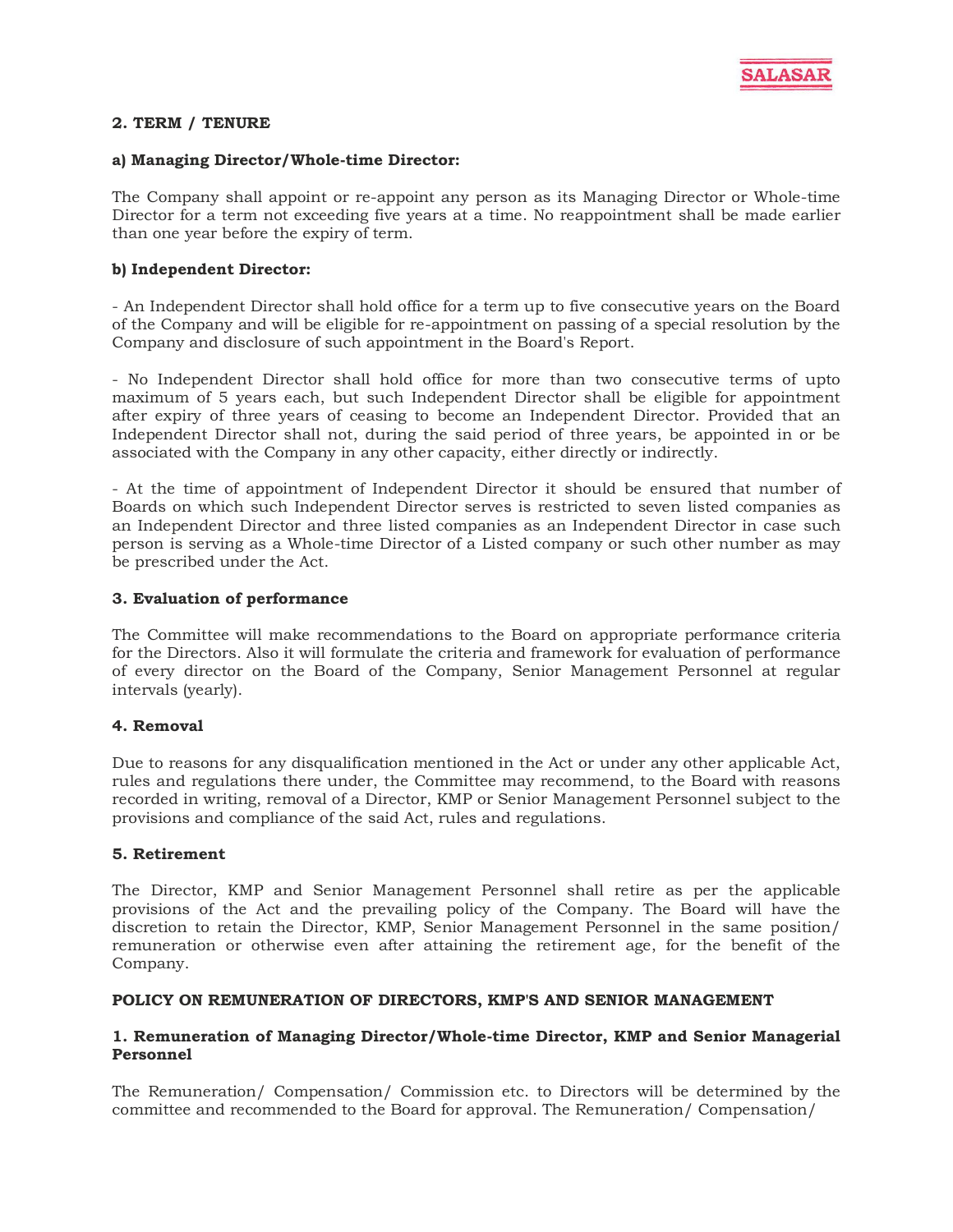

Commission etc. to be paid to Director /Managing Director etc. shall be governed as per provisions of the Companies Act, 2013 and rules made there under or any other enactment for the time being in force.

### **2. Remuneration to Non- Executive / Independent Director:**

The Non-Executive Independent Director may receive remuneration / compensation /commission as per the provisions of Companies Act, 2013. The amount of sitting fees shall be subject to ceiling/ limits as provided under Companies Act, 2013 and rules made there under or any other enactment for the time being in force.

## **DUTIES OF COMMITTEE RELATING TO NOMINATION**

The duties of the Committee in relation to nomination matters include:

i. Ensuring that there is an appropriate induction in place for new Directors and members of Senior Management and reviewing its effectiveness;

ii. Ensuring that on appointment to the Board, Non-Executive Directors receive a formal letter of appointment in accordance with the Guidelines provided under the Act;

iii. Identifying and recommending Directors who are to be put forward for retirement by rotation.

iv. Determining the appropriate size, diversity and composition of the Board;

v. Setting a formal and transparent procedure for selecting new Directors for appointment to the Board;

vi. Developing a succession plan for the Board and Senior Management and regularly reviewing the plan;

vii. Evaluating the performance of the Board members and Senior Management in the context of the Company's performance from business and compliance perspective;

viii. Making recommendations to the Board concerning any matters relating to the continuation in office of any Director at any time including the suspension or termination of service of an Executive Director as an employee of the Company subject to the provision of the law and their service Contract.

ix. Delegating any of its powers to one or more of its members or the Secretary of the Committee;

x. Recommend any necessary changes to the Board; and

xi. Considering any other matters, as may be requested by the Board.

#### **DUTIES OF COMMITTEE RELATING TO REMUNERATION**

Duties of the Committee in relation to remuneration matters include:

i. to consider and determine the Remuneration Policy, based on the performance and also bearing in mind that the remuneration is reasonable and sufficient to attract retain and motivate members of the Board and such other factors as the Committee shall deem appropriate all elements of the remuneration of the members of the Board.